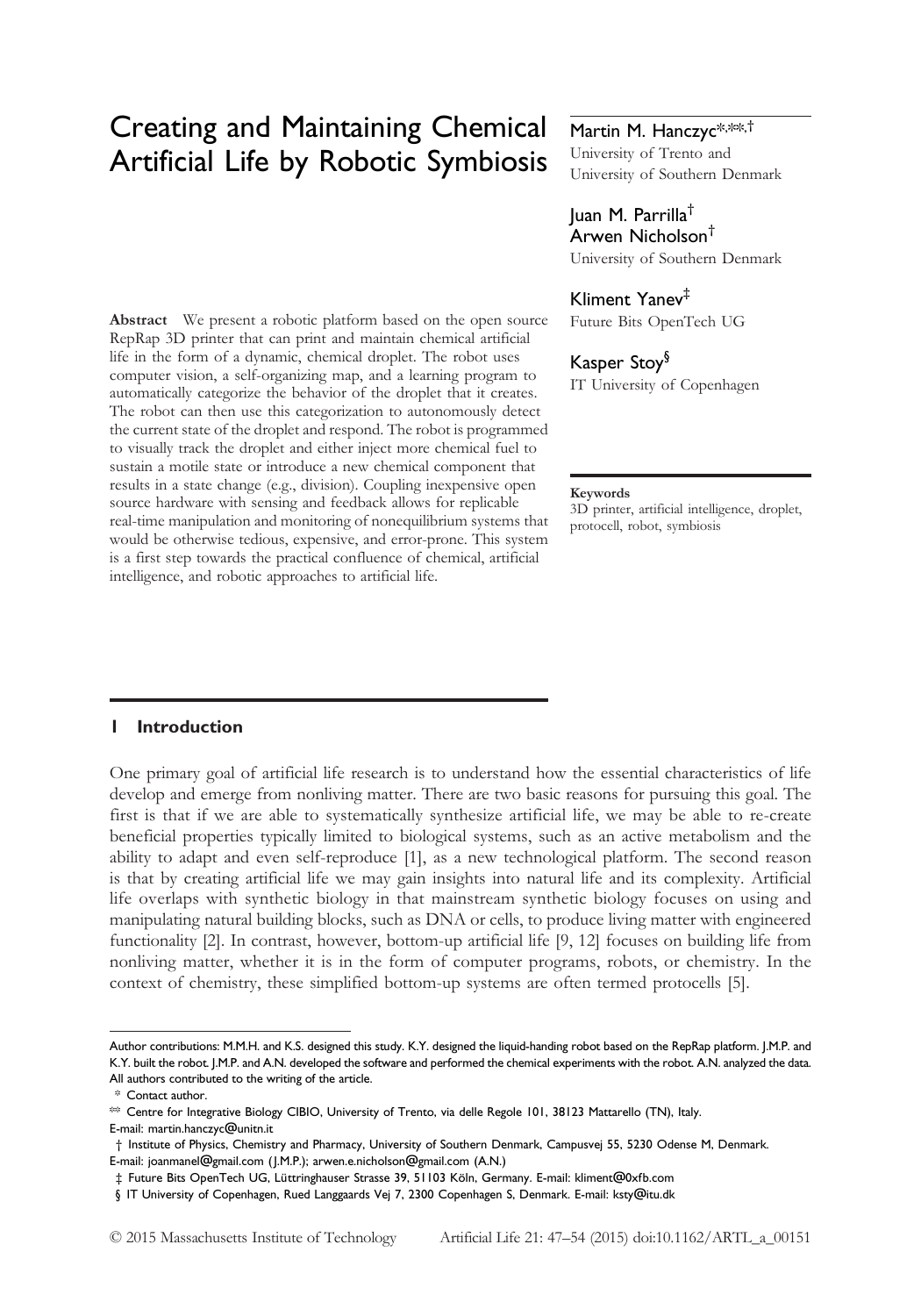Chemical artificial life can be seen as a simplified model of life, and a dynamic, rich interaction with the physical environment comes through its real-world embodiment [11]. One of the fundamental advances in this area is in physical artificial life models that exploit nonequilibrium conditions to produce droplets with active metabolism and motility [4, 6]. The work on dynamic droplets is faced with practical challenges, as their behavior is dynamic and can be complex [7]. Typically, the behavior of the system is recorded on video and analyzed after the fact. The necessary human involvement and delayed analysis severely limit the progress in the field, since experimentation is tedious, time-consuming, and costly.

In order to address this challenge in chemical artificial life, we have developed a liquid-handling robot, which allows for increased precision and a large number of unattended repetitions, like other robotic research workstations. However, unlike conventional liquid-handling systems, our system is endowed with autonomy via a vision system that can monitor and modify experiments in real time [10]. The robot produces motile droplets and monitors their dynamism as they approach equilibrium. The visual data is analyzed in real time, and parameters describing the behavior of the system are extracted. These parameters are used as a basis for interacting with the chemical system in real time. The robot extends the motile state of droplets by feeding in resources or by targeting individual droplets for an injection that induces spontaneous division into daughter droplets. Particular droplets can also be targeted for removal from the system. It should be stressed that all these actions can take place without human intervention or assistance and in essence replace the human by an artificialintelligence-controlled chemistry robot.

## 2 Results

We report the accuracy of the printed experiment and demonstrate the interface of the robotic system with the chemical system through three different operations: (1) droplet refueling, (2) droplet removal, and (3) droplet division. Images of the robot and the active printing head are shown in Figure 1.

## 2.1 Liquid-Handling Accuracy

The liquid-handling capability of our robot was tested with both the aqueous and anhydrous phases: water and then nitrobenzene (NB), respectively. Each condition was repeated ten times, and the results are summarized in Table S1 in the Supplementary Information. For all conditions except one, the printed volume error was  $3\%$  or less. For the smallest volume of NB tested (5  $\mu$ l) the volume error was  $6\%$ . We therefore only manipulated oil volumes greater than  $5 \mu$  for our tests, to minimize error.



Figure 1. Left: Complete robotic workstation, showing the active head and the dish for experiments positioned over the video camera. Right: The active printing head, showing needle- and pipette-tip-based manipulators as well as the horizontal white card as background for the visual system.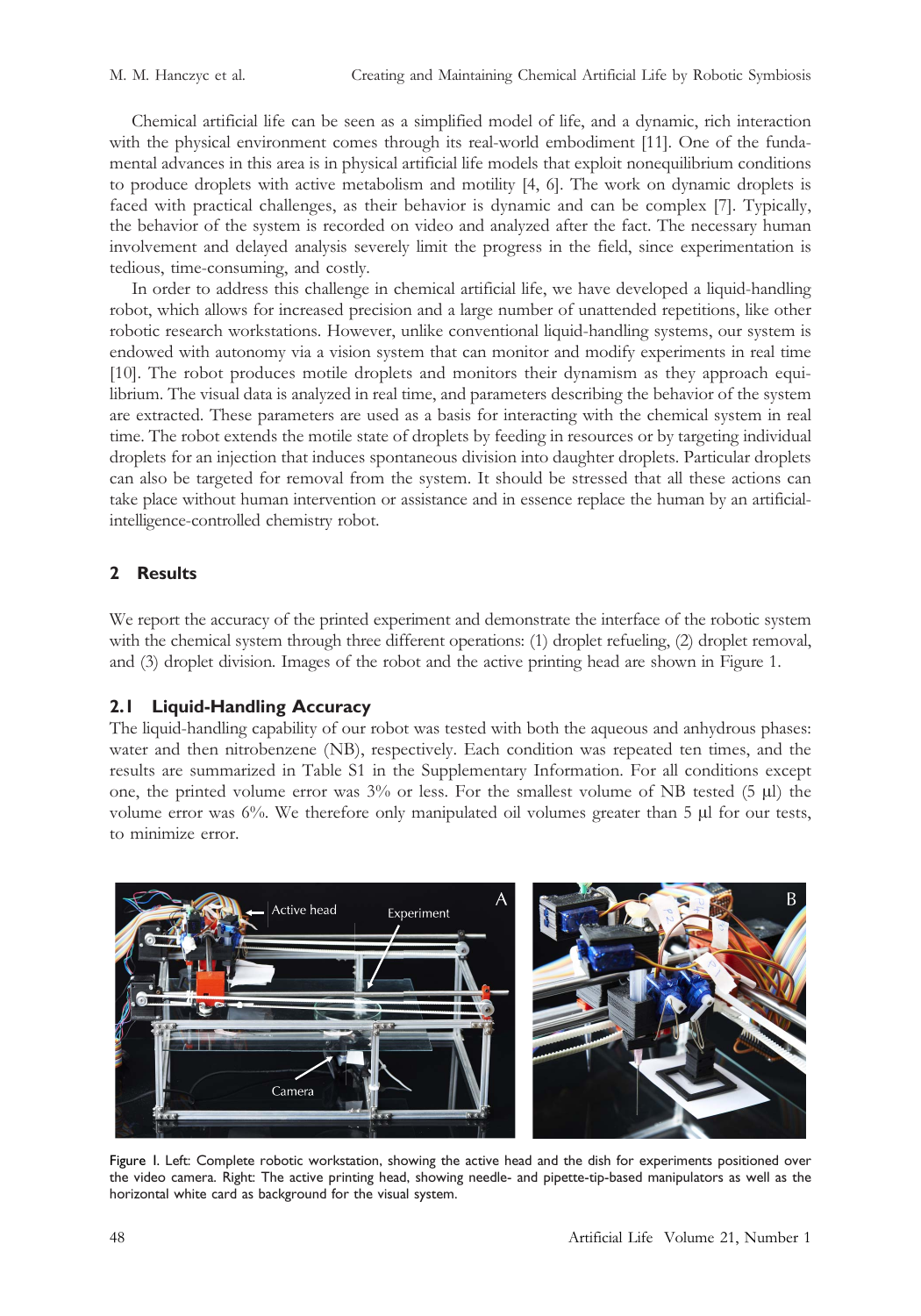

Figure 2. Diagram describing the steps involved in making and targeting a droplet for refueling.

## 2.2 Printing Chemical Artificial Life

Previously we reported on the movement and behavior of self-moving droplets in glass-bottom dishes [4, 6, 7]. We repeated the same experimental setup here, using the robotic platform. Briefly, the robot printed 900 µl of 10-mM oleate micelles, pH 11, on the glass-bottom dish. A droplet of 3 : 1 v/v nitrobenzene : oleic anhydride with a defined volume was then printed at a defined position in the dish. The oil phase was dyed with 0.1 mg/ml Oil Red O that was used for color segmentation. Once the droplet was printed in the experiment, the user selected the droplet of interest, using a graphical user interface running on the host computer. The chemical reaction begins automatically, the droplet begins to move in the dish, and the movement is monitored in real time by the camera integrated into the robot.

## 2.3 Maintaining Artificial Chemical Life

The robot was programmed to print a chemical droplet as described above. When the droplet velocity was determined to be 0 for 10 continuous time steps (24 s), the robot was programmed to inject 10 µl of fresh nitrobenzene : oleic anhydride oil into the existing droplet being monitored in the experiment. The addition of the oil served as a refueling step for the self-moving droplet to keep it away from chemical equilibrium and allow for prolonged motion. A flow diagram of the steps involved in making and targeting a droplet for refueling is depicted in Figure 2. The moment of refueling is decided by the self-organizing map (SOM). The results of six sequential automatic refueling steps are shown in Figure 3. As shown, the velocity of the droplet fluctuates which is consistent with previous measurements [7]. In addition, the apparent droplet size (estimated from the total number of pixels in 2D) increases with each injection, which is consistent with the increasing volume of non-reactive nitrobenzene being introduced at each reinjection. The apparent size of the refueled droplet then steadily decreases as the oleic anhydride reacts and enters the aqueous phase as oleate. The experiment was repeated several times, with similar results. In particular we had two experiments lasting about 2 h in which 13 reinjections were performed.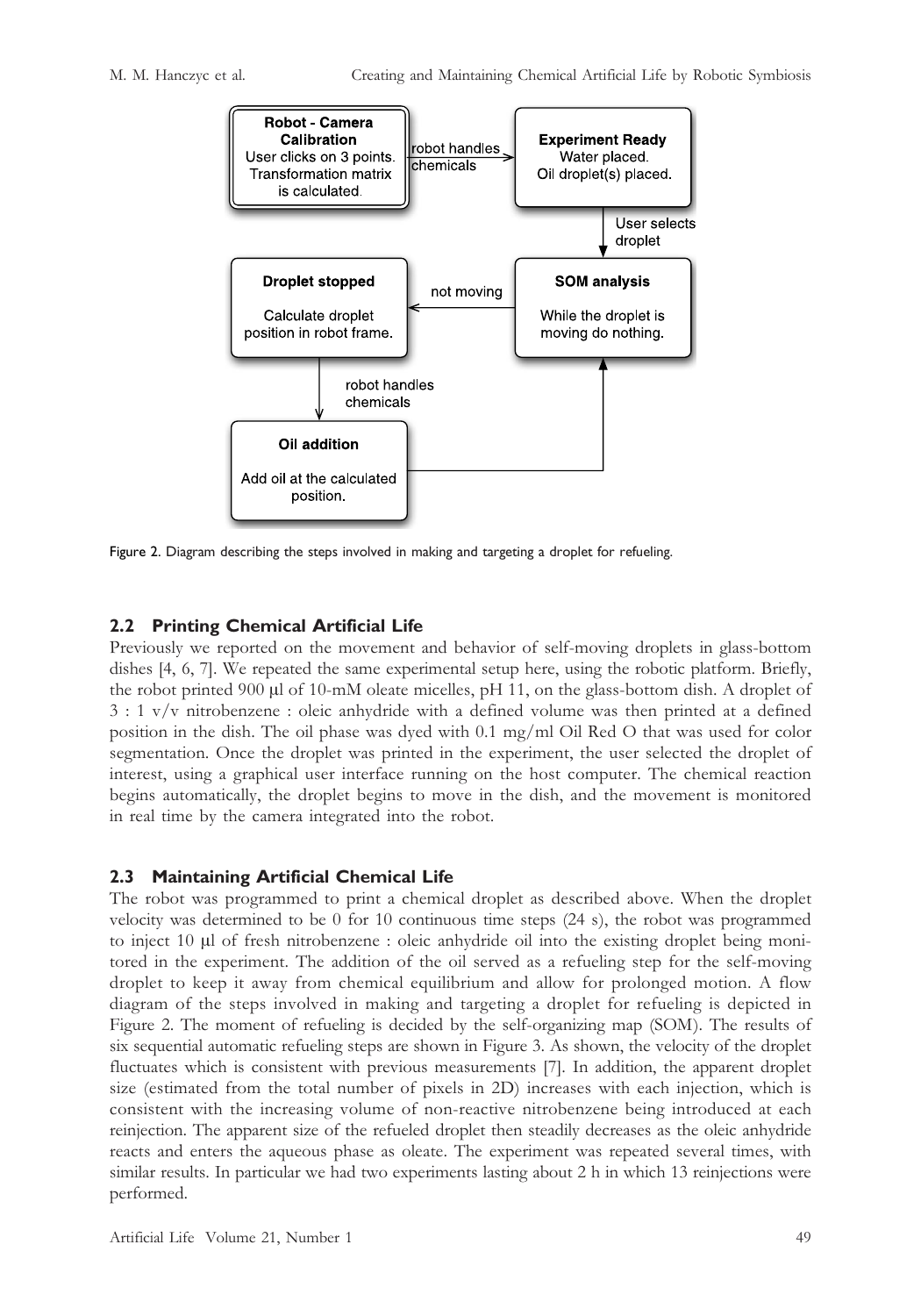## 2.4 Droplet Removal

Active droplets were also targeted for selective removal from the experimental system. When a droplet stopped moving for 10 contiguous time steps, the robot was able to track the position of the droplet and modify the experiment by removing the droplet in its entirety. The removed droplet could then be transferred to another experiment, saved for analysis, or disposed of. This demonstrates how the robotic station can be programmed for selective treatment of droplets.

## 2.5 Droplet Division

Droplets can be introduced, refueled, and removed from the experimental system by the printer. A similar operation can also be used to induce variation and state change in the system. Oil addition to an existing droplet was used to demonstrate state change by inducing a droplet division event based on nonequilibrium catanionic surfactant systems reported previously [3]. For targeted division, approximately  $14 \mu$  of  $20\text{-m}$ M hexadecyltrimethylammonium bromide (CTAB) in nitrobenzene with 0.1 mg/ml Sudan Black B was injected into the stopped droplet (10 consecutive time steps). This resulted in an instability and automatic self-division into two or more daughter droplets, as shown in Figure 4. As reported previously, this out-of-equilibrium catanionic system is dependent upon a temporal window when the droplet can divide, making this a probabilistic state change [3]. With the robot, division occurred in 7% of the injections. By hand the division rate is more than 50%. This exemplifies the role of the human in influencing the outcome of an experiment and also reveals that the robot workstation might be tasked to improve the performance of the experiments by parameter adjustment as well as reconfiguration of hardware.

## 3 Discussion

We have presented the design, implementation, and analysis of an integrated robotic-chemical platform applied to the creation, maintenance, and manipulation of artificial life experiments. The integration of a SOM into the system allows for automated operations that result in selective feeding, removal, or division events, which could be applied to populations of droplets with diverse composition and functionality. Due to the implementation of the SOM with real-time feedback, any behavior can be chosen and any action can be taken to manipulate the chemical system autonomously.

This system has implications for the more philosophical aspects of artificial life. The first is that one of the principal platforms of artificial life (robotic) is used to create and maintain another artificial



Figure 3. Droplet speed (red) and area (blue) for six consecutive automatic refueling steps as a function of time.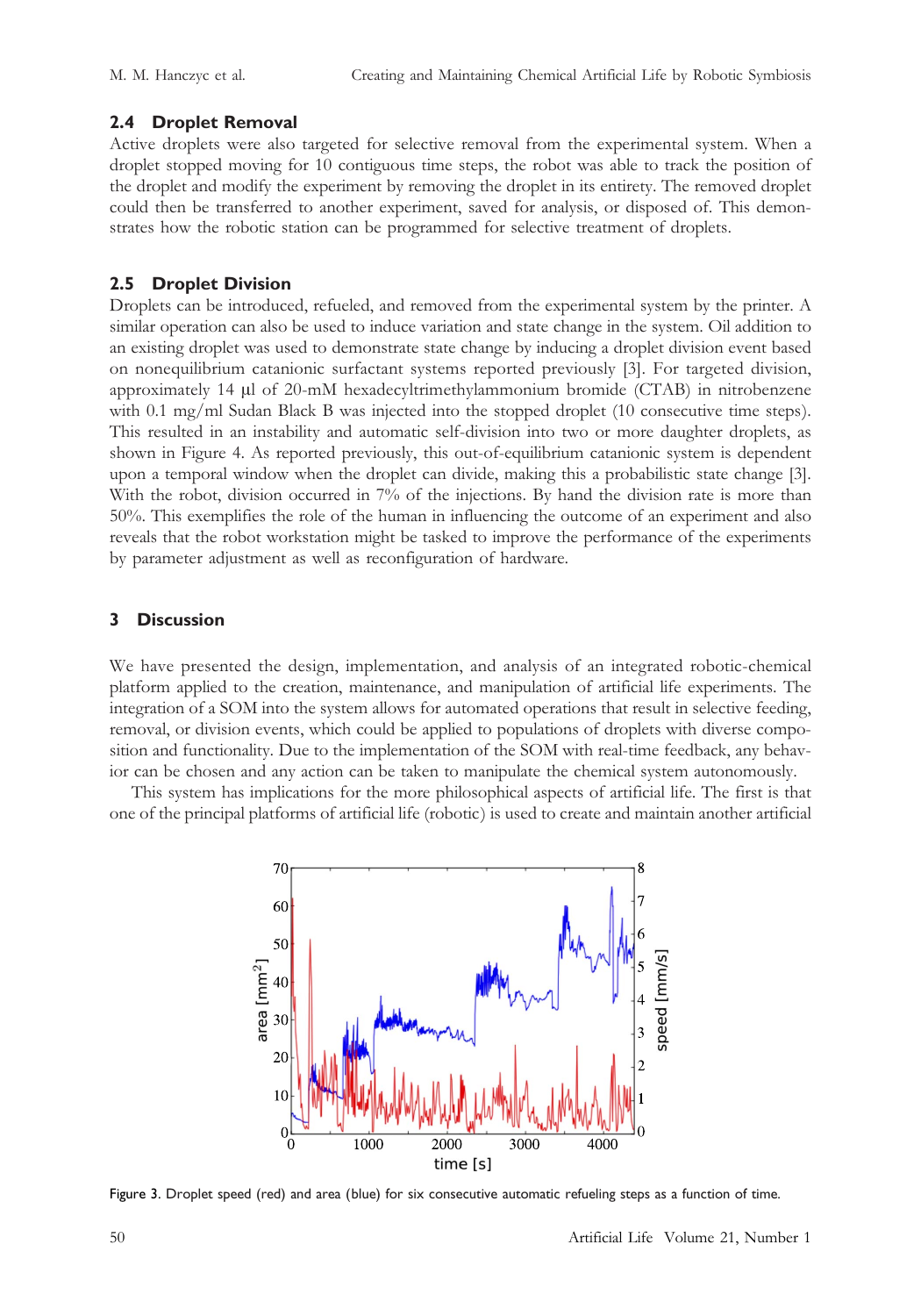



Figure 4. Single frames from droplet injection and division experiment. (a) the largest droplet (red color, arrow) is automatically targeted when its movement stops, 7.6 min into the experiment. (b) the robot removes the white background and moves into position to inject the chemicals that trigger division (blue) into the selected droplet. Arrow indicates the needle contacting the droplet. (c) the injected droplet becomes unstable and divides into daughter droplets at 2 s, 5 s (d), 7 s (e), and 12 s (f) after injection. Outer diameter of the dish is 35 mm.

life platform (chemical) through the use of the SOM (software). The robotic system nurtures the chemical system in an artificial symbiosis. The system is developed to a point where a robotic life form could evolve chemical life forms and their chemical environment (e.g., pH, temperature, light). Initially, the human designer could set fitness criteria, but it would also be interesting to study the dynamics that can arise between the two systems if we allow for coevolution. Ideally, the robotic platform should also evolve with the chemistry, and in fact it can, at least to a limited degree, because the hardware platform is based on RepRap, which is "humanity's first general-purpose self-replicating manufacturing machine" [13]. Several of the parts used to modify RepRap mechanics and electronics into a liquid-printing robot were printed using a RepRap Prusa Mendel model designed for customized printing of hard polymer parts. The same technical platform is used for the printing of solid and liquid parts (particularly see [14]).

Our system is particularly useful in studying nonequilibrium systems as well as for performing iterative steps in an evolving experiment. Indeed, selection criteria and a fitness function can be imposed on the system to transform our robotic workstation into an evolution machine. In principle, any macroscopic or microscopic system can be made and exploited using this robotic infrastructure. It is hoped that many different lifelike behaviors in nonequilibrium systems can be created more quickly and efficiently using real-time parameter adjustments through the robotic interactive technology.

## 4 Methods

#### 4.1 Chemical System

CTAB, nitrobenzene, Oil Red O, oleic acid, oleic anhydride, sodium hydroxide (NaOH), and Sudan Black B were all purchased from Sigma Aldrich. Glass-bottom culture dishes of 35-mm diameter were supplied by MatTek Corporation (USA) and AWAKI ( Japan). 1-ml Braun Injekt-F syringes and 3-ml BD Luer-Lock Tip syringes were purchased from Fisher Scientific.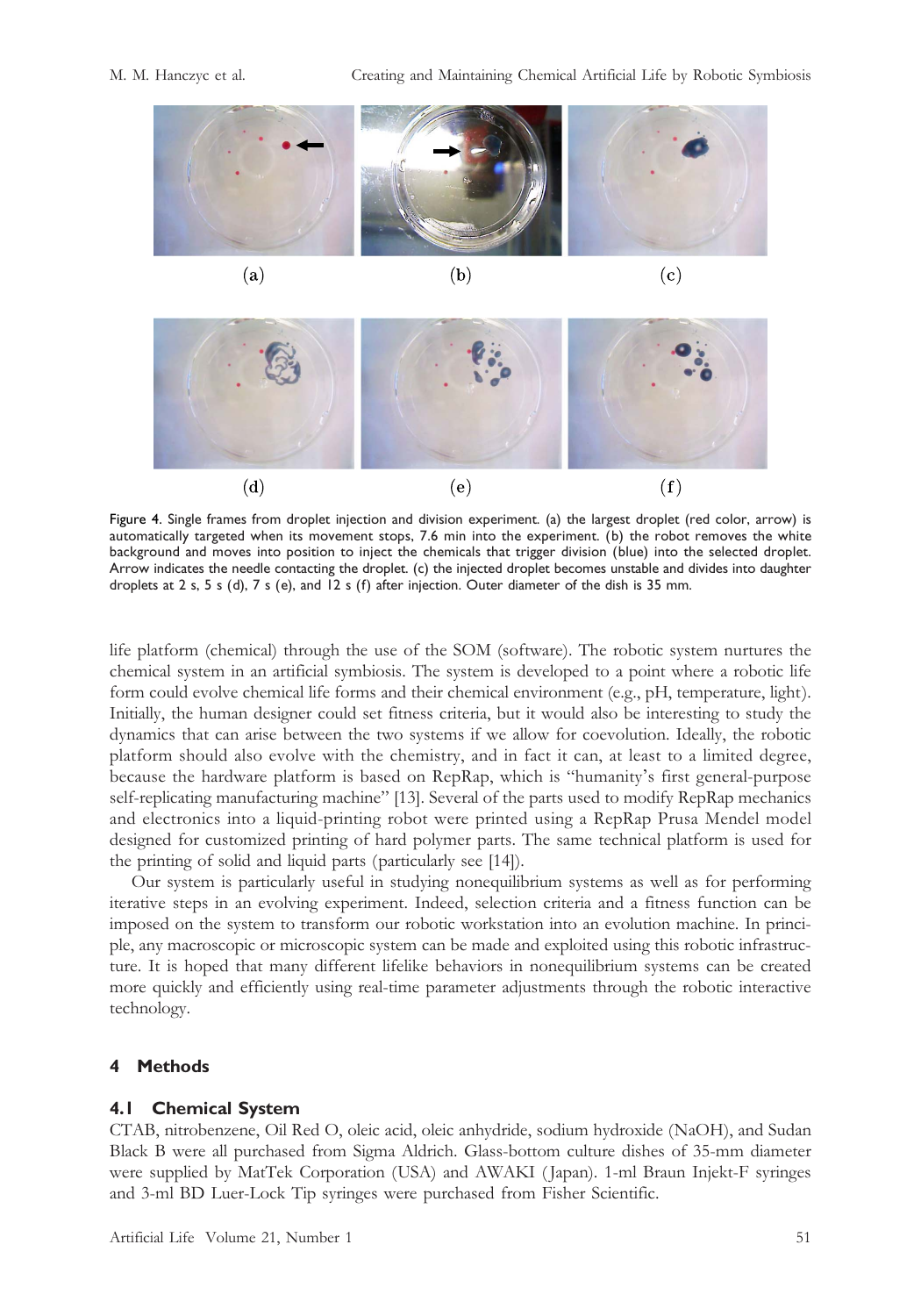The oleate aqueous phase solution was prepared from neat oil oleic acid at 10 mM in water using 5 M NaOH to raise the pH of the resulting solution to 11.

Two different oil phases were prepared. For self-motile droplets, 3 : 1 v/v nitrobenzene : oleic anhydride was mixed together with 0.1 mg/ml Oil Red O (final concentration) added for color. To induce fission, CTAB surfactant powder was added directly to the nitrobenzene and heated to 55°C for 15 min to dissolve the surfactant into the oil to a final concentration of 20 mM. Sudan Black B was added to nitrobenzene plus CTAB to a final concentration of 0.1 mg/ml for color.

#### 4.2 Robot Design

The mechanics of the robot are based on a modified RepRap 3D printer [8, 10, 13]. The robot consists of an XY platform transporting an actuator carriage. The carriage carries six independent syringes and an arm to move specimen dishes around the working area. The syringes have a robot control (RC) servo actuator that moves them vertically and a second servo that actuates the plunger. The dish transport arm is actuated by a single servo motor. The actuator carriage is mounted on the Y axis, which consists of a NEMA14-size stepper motor and timing belt assembly and two linear guide rods. The entire  $Y$  axis is mounted on a dual rail  $X$  axis, with a NEMA14 stepper motor and timing belt assembly on each rail, forming a gantry layout. The syringe servos move each syringe in the Z dimension, allowing each syringe to be either lowered into the working area or raised out of the way, so that the carriage can move without disturbing the experiment. A horizontal glass plate is mounted below the XY axis assembly, such that a syringe lowered all the way down would contact the glass plate with its needle. A USB-connected camera is mounted at a fixed position below the glass plate, so that it is focused on the top of the liquid in a specimen dish placed on top of the glass plate. The dish transport arm can move different specimen dishes into and out of the camera's field of view.

The carriage was designed to hold syringes of 1-ml or 3-ml capacity. The 1-ml syringe model used was a Braun Injekt-F, and the 3-ml syringe model was a BD Luer-Lock Tip. Also attached to the carriage was an arm, on which we attached a horizontal 50-mm-square white card. This card, when positioned over the dish, added contrast for the vision system. It was mounted on the head of the liquid-handling robot, next to the syringe, to allow the robot to position it as needed; see Figure 1 and [10].

The robot control electronics were designed around an Arduino Mega or compatible board using the ATmega1280 microcontroller. The stepper motors are driven by two Allegro A4988 driver ICs, mounted on carrier PCBs made by Pololu. The RS servo motors are driven directly from the Arduino Mega's general-purpose I/O pins. The ATmega1280 runs a modified version of the Sprinter firmware, a motion controller and command interpreter used by the RepRap community. The only necessary modifications were the removal of the stepper-driven Z-axis control and the addition of servo control, using the Arduino servo library.

All communication between the electronic board and the host computer is performed with a serial-over-USB link and instructions in G-code, which is a common programming language used in automation. A simple software library was implemented to provide a higher layer of abstraction when writing sequences of actions for the robot. This library would generate sequences of G-code commands for higher-level actions, making it easier to control the robot from the computer-visionbased feedback and monitoring system.

#### 4.3 Observation and Learning

Real-time feedback was implemented using a video camera placed below the experiment. The current position of the center of mass of the droplet was extracted from the raw camera data using color segmentation. This was implemented using the OpenCV library. The position data was used to update a particle filter, whose function was to maintain an estimate of the position,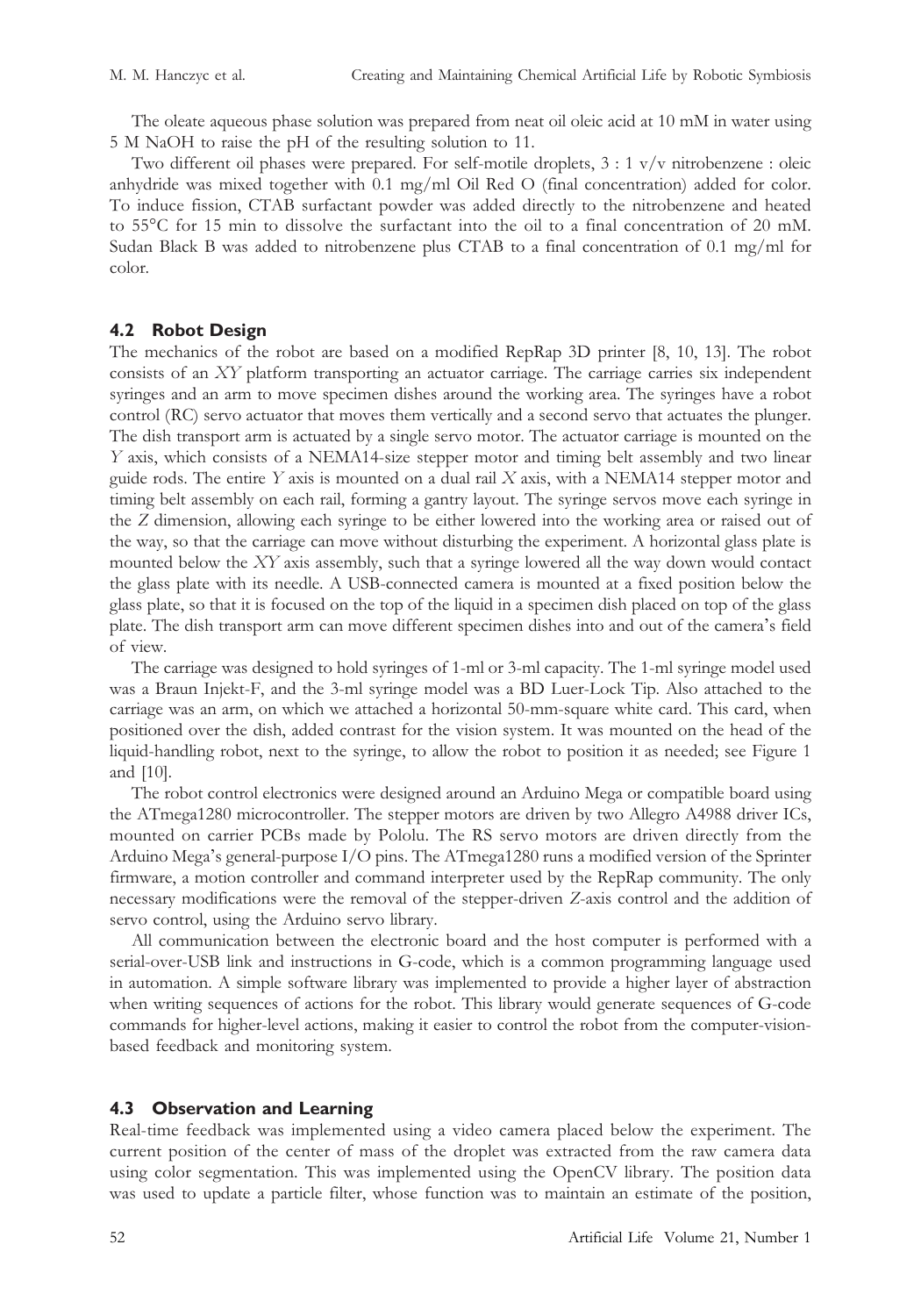velocity, acceleration, turning rate, and size of each droplet. Finally, the behavior of the droplet was categorized using a SOM. The input to the SOM was the turning rate and velocity. The reason for using a SOM and these parameters was to allow for comparison with existing results obtained manually [7]. The SOM is trained once before the live experiments, using videos covering the droplets' behavior space.

## 4.4 Printing the Chemical Experiment

The robot was programmed to position the dish over the observation area, fill the dish with an aqueous phase of 10-mM oleate micelles at pH 11, and add a droplet of  $3:1$  v/v nitrobenzene : oleic anhydride with a defined volume at a defined position in the dish. Once the chemical experiment was initiated, the robot was programmed to position a white background over the dish to add contrast for the vision system and to observe and generate a SOM of the behavior of the droplet. The robot was held at the ready to manipulate the droplet by either adding or removing liquid from it at its current position.

## 4.5 Camera and Software

The camera used in our robot was a Sony Playstation 3 Eye that can reliably capture over 100 frames per second (FPS). A 10× zoom lens was attached to the camera to reduce the focal distance. The camera was mounted inside the robot and delivered image data to the host computer through a USB port. The camera was calibrated to correct for lens distortion. The camera frame and printer frame were calibrated, providing the transformation matrix in order to transform from pixel coordinates in the application frame to real-world coordinates in the robot frame. Calibration was necessary for the successful interface of the robotic platform with the chemical system.

## Acknowledgments

We would like to thank students Mike Barnkob and Mathies Glasdam for building early prototypes of the robot workstation. This work was supported in part by the Center for Fundamental Living Technology (FLinT), the Danish National Science Foundation, and EU-FET grant EVOBLISS project 611640.

## **References**

- 1. Bedau, M., McCaskill, J. S., Packard, N., & Rasmussen, S. (2010). Living technology: Exploiting life's principles in technology. Artificial Life, 1, 89-97.
- 2. Benner, S. A., & Sismour, A. M. (2005). Synthetic biology. Nature Genetics, 6, 533–543.
- 3. Caschera, F., Rasmussen, S., & Hanczyc, M. M. (2013). An oil droplet division-fusion cycle. ChemPlusChem, 78, 52–54.
- 4. Hanczyc, M. M. (2011). Metabolism and motility in prebiotic structures. Philosophical Transactions of the Royal Society B, 366, 2885-2893.
- 5. Hanczyc, M. M. (2008). The early history of protocells the search for the recipe of life. In S. Rasmussen, M. A. Bedau, L. Chen, D. Deamer, D. C. Krakauer, N. H. Packard, & P. F. Stadler (Eds.), Protocells: Bridging nonliving and living matter (pp. 3-18). Cambridge, MA: MIT Press.
- 6. Hanczyc, M. M., Toyota, T., Ikegami, T., Packard, N., & Sugawara, T. (2007). Fatty acid chemistry at the oil-water interface: Self-propelled oil droplets. Journal of the American Chemical Society, 129, 9386-9391.
- 7. Horibe, N., Hanczyc, M. M., & Ikegami, T. (2011). Mode switching and collective behavior in chemical oil droplets. Entropy, 13, 709–719.
- 8. Jones, R., Haufe, P., Sells, E., Iravani, P., Olliver, V., Palmer, C., & Bowyer, A. (2011). RepRap the replicating rapid prototyper. Robotica, 29, 177–191.
- 9. Leduc, S. (1914). The mechanism of life. London: William Heinemann.
- 10. Parrilla, J. M. (2012). Automatic liquid handling for artificial life research. M.Sc. thesis, University of Southern Denmark, Odense.